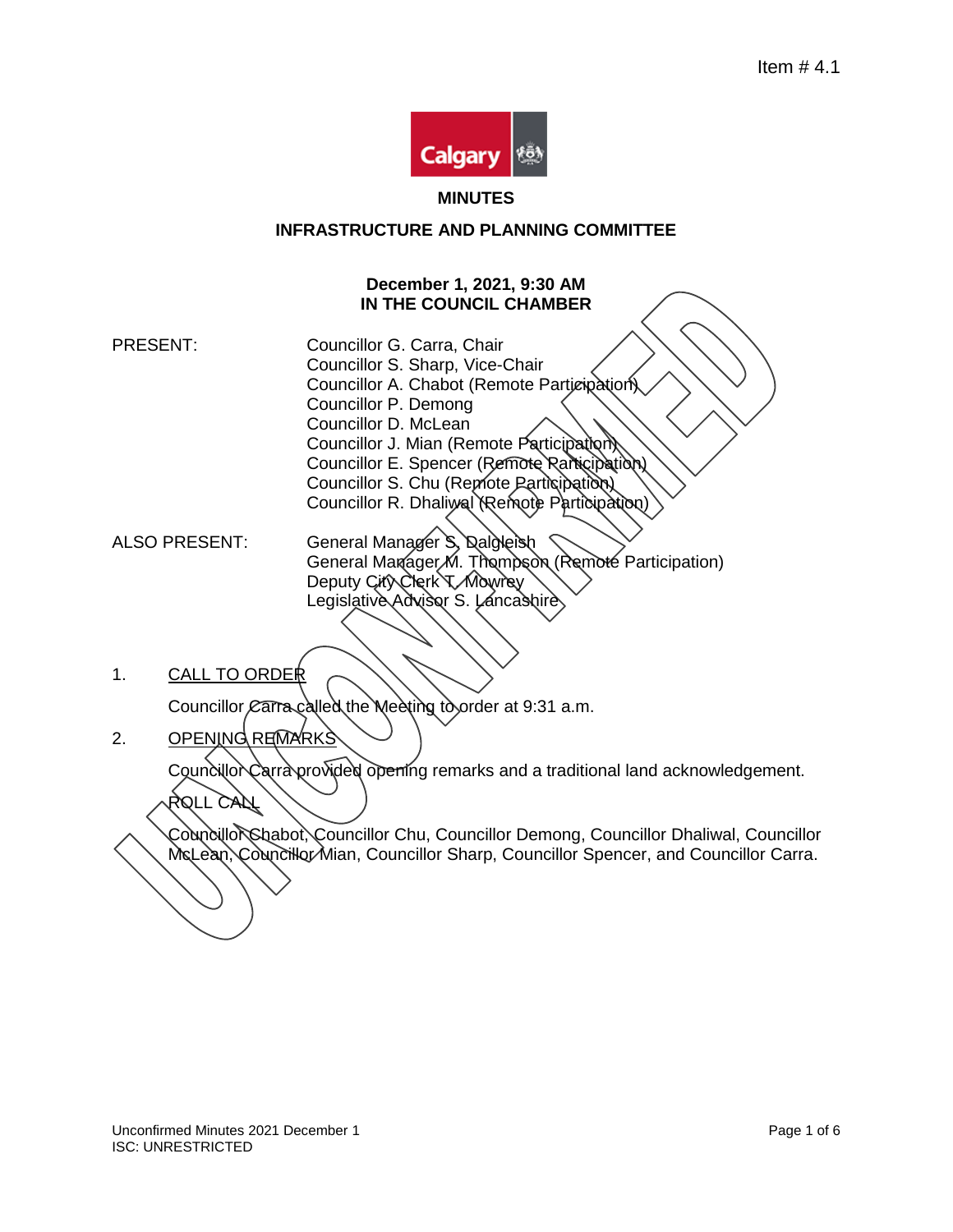## 3. CONFIRMATION OF AGENDA

### **Moved by** Councillor Sharp

That the Agenda for the 2021 December 1 Regular Meeting of the Infrastructure and Planning Committee be confirmed, **after amendment**, as follows:

- **by postponing Item 10.1.1 to the 2022 January 14 Regular Meeting of the Infrastructure and Planning Committee;**
- **by bringing forward Item 7.4 to be dealt with prior to Item 7.3; and**
- **by adding Item 5.1.2 Deferral Request - Inglewood Mixed-Use Fire Station Update - Ward 09 (11 AV SE) - Q1 22, IP2021-1523 to the Consent Agenda.**

**MOTION CARRIED**

### 4. CONFIRMATION OF MINUTES

4.1 Minutes of the Regular Meeting of Infrastructure and Planning Committee, 2021 November 10

**Moved by** Councillor Sharp

That the Minutes of the 2021 November 10 Regular Meeting of the Infrastructure and Planning Committee be confirmed.

## **MOTION CARRIED**

### 5. CONSENT AGENDA

**Moved by Coundillor Sharp** 

That the Consent Agenda be approved as follows:

5.1 **ODE FERRALS AND PROCEDURAL REQUESTS** 

5.1.1 Deferral of Annual RouteAhead Update (TT2012-0833) from Q4 2021 to Q1 2022, IP2021-1601

5.1.2 Deferral Request - Inglewood Mixed-Use Fire Station Update - Ward 09 (11 AV SE) - Q1 22, IP2021-1523

### **MOTION CARRIED**

6. POSTPONED REPORTS

None

### 7. ITEMS FROM OFFICERS, ADMINISTRATION AND COMMITTEES

7.1 Real Estate Introduction (Verbal), IP2021-1623

A presentation entitled, "Infrastructure and Planning Committee Real Estate Introduction, dated 2021 November 10", was distributed with respect to Report IP2021-1623.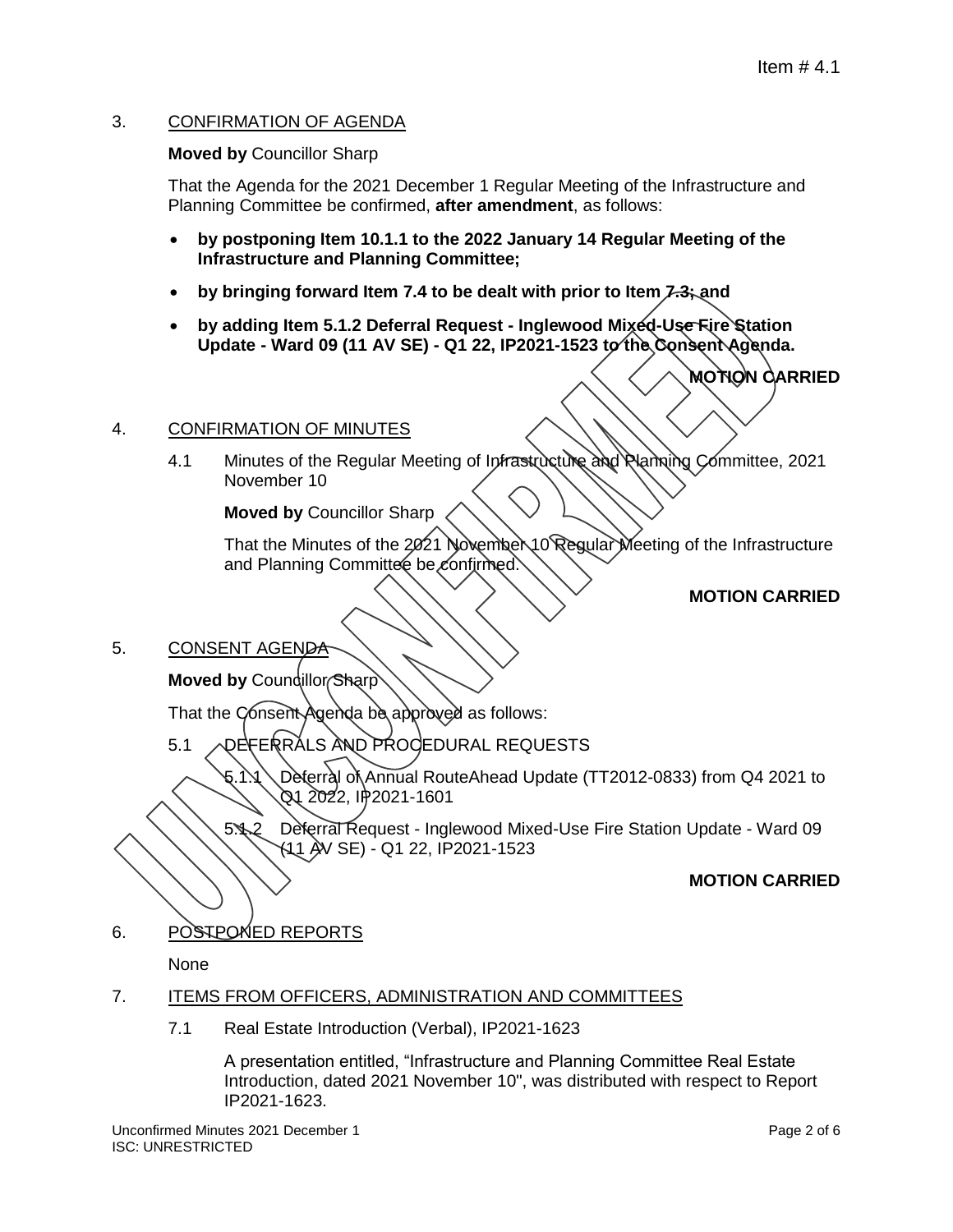**Moved by** Councillor Sharp

That with respect to Report IP2021-1623, the following be approved:

That the Infrastructure and Planning Committee receive the Presentation for the Corporate Record.

For: (8): Councillor Carra, Councillor Sharp, Councillor Chabot, Councillor McLean, Councillor Mian, Councillor Spencer, Councillor Chu, and Councillor **Dhaliwal** 

# **MOTION CARRIED**

7.2 Citywide Growth Strategy: Aligning the Outline Plan Approval Process for All Growth Management Overlay Areas, IP2021-1554

A presentation entitled, "Citywide Growth Strategy: Aligning the Outling Plan Approval Process for All Growth Management Qverlay Areas", was distributed with respect to Report IP2021-1554.

**Moved by** Councillor Sharp

That with respect to Report IR2021-1554, the following be approved:

That the Infrastructure and Planning Committee recommend that Council:

Hold a public hearing on 2022 January 1 \arthe Combined Meeting of Council and give three readings to the proposed Bylaw for the amendments to The New Community Planning Guidebook (Municipal Development Plan: Volume 2, Part 1) (Attachment<sub>2</sub>).

For: (8): Councillor Carra, Councillor Sharp, Councillor Demong, Councillor McLean, Councillor Mian, Councillor Spencer, Councillor Chu, and Councillor **Dhaliwal** 

Against: (1): Councillor Chabot

## **MOTION CARRIED**

Committee then dealt with Item 7.4.

Multiple Municipal Historic Resource Designations (City-owned sites) – December 2021, IP2021-1506

This Item was dealt with following Item 7.4.

A presentation entitled, "Multiple Municipal Historic Resource Designations -(City-owned sites)", was distributed with respect to Report IP2021-1506.

Josh Traptow, Heritage Calgary, addressed Committee with respect to Report IP2021-1506.

Councillor Dhaliwal left the meeting at 10:59 a.m.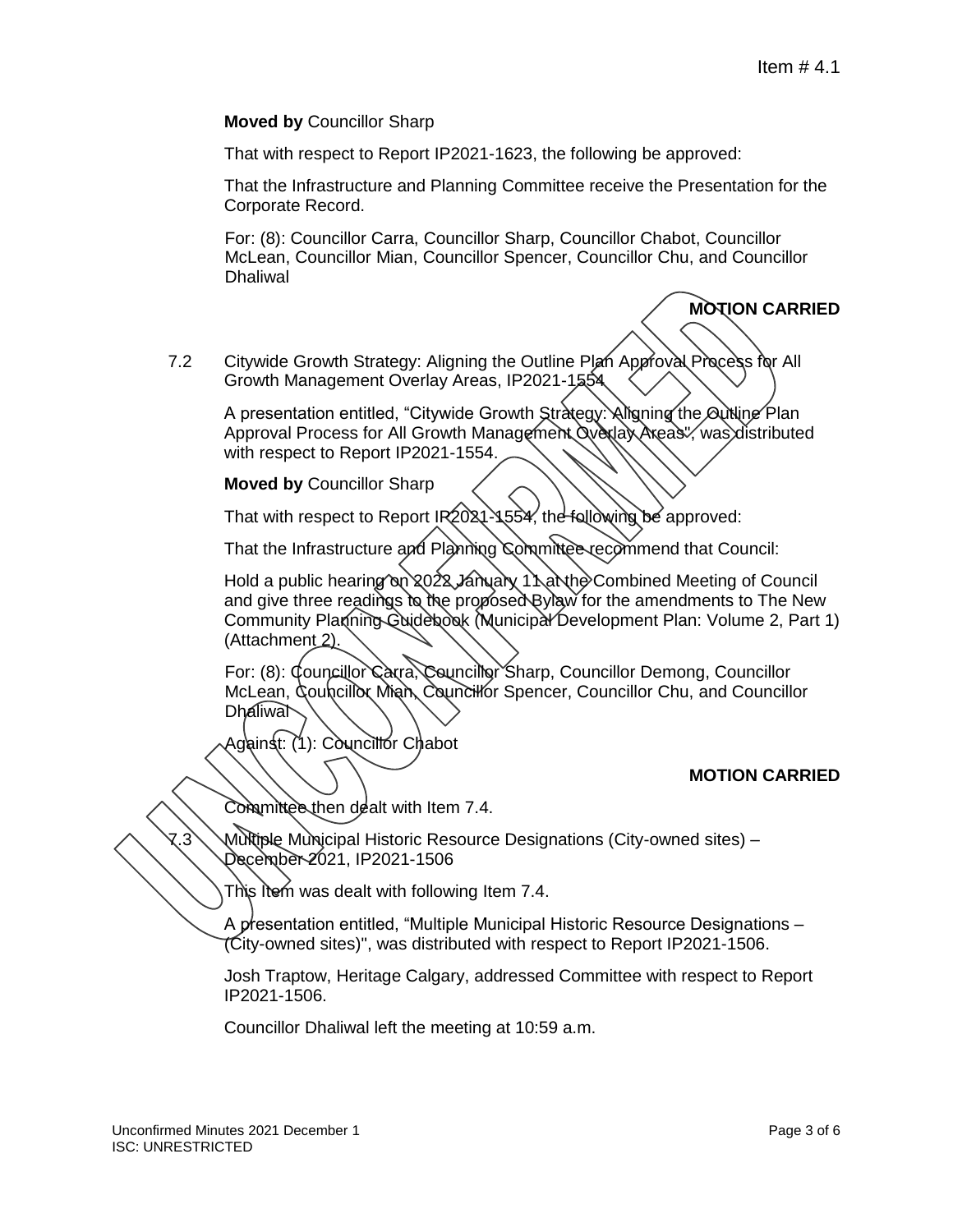### **Moved by** Councillor Chabot

That with respect to Report IP2021-1506, the following be approved:

That the Infrastructure and Planning Committee recommend that Council:

Give three readings to each of the following proposed bylaws, to designate as a Municipal Historic Resource:

- the Guide-Scout Service Centre (Attachment 2);
- Riley Park (Attachment 3); and
- Senator Patrick Burns Memorial Rock Garden (Attachment 4)

For: (8): Councillor Carra, Councillor Sharp, Councillor Chabot, Councillor Demong, Councillor McLean, Councillor Mian, Councillor Spencer, and Councillor Chu

## **MOTION CARRIED**

Committee then dealt with Item 7.5.

7.4 Multiple Municipal Historic Resource Designations (Rrivate-owned sites) -December 2021, IP2021-1502

This Item was dealt with following Item 7.2

A presentation entitled, "Multiple Municipal Historic Resource Designations -(Privately-owned sites)", was distributed with respect to Report IP2021-1502.

Josh Traptow, Heritage Calgary, addressed Committee with respect to Report IP2021-1502.

**Moved by Councillor Chabot** 

That with respect to report IP 2021-1502, the following be approved:

That the Infrastructure and Planning Committee recommends that Council:

Give three readings to each of the following proposed bylaws, to designate as a Municipal Historic Resource:

the Arthur Bishop Residence (Attachment 2);

the McPherson Ranch House (Attachment 3);

- the Rideout (Mitchell-Sproule) Residence (Attachment 4); and
- the Wright Residence (Attachment 5)

For: (9): Councillor Carra, Councillor Sharp, Councillor Chabot, Councillor Demong, Councillor McLean, Councillor Mian, Councillor Spencer, Councillor Chu, and Councillor Dhaliwal

## **MOTION CARRIED**

Committee then dealt with Item 7.3.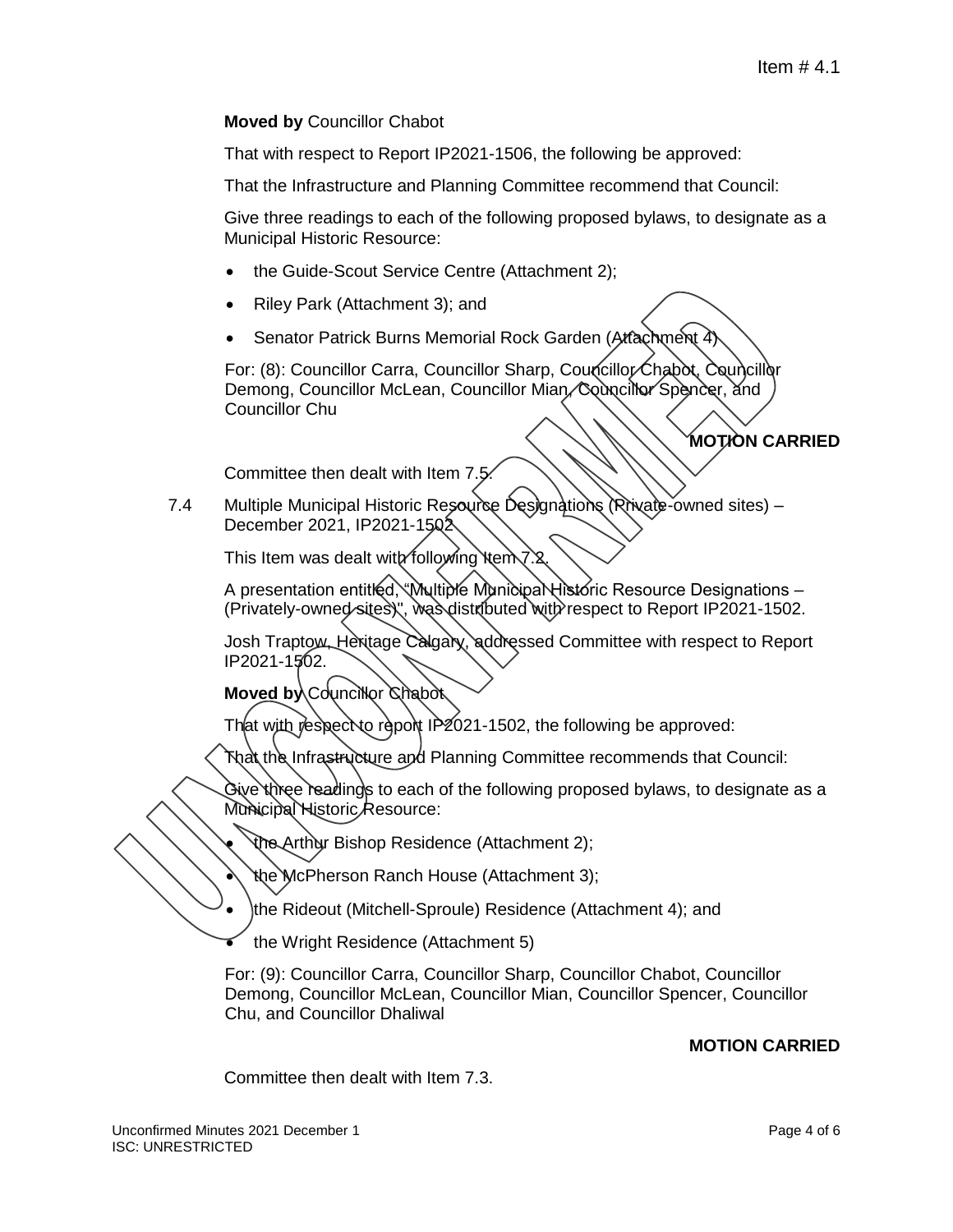7.5 Extension of Secondary Suite Amnesty, IP2021-1614

A presentation entitled, "Extension of Secondary Suite Amnesty", was distributed with respect to Report IP2021-1614.

Councillor Carra left the Chair at 11:01 a.m. and Councillor Sharp assumed the Chair.

Councillor Carra resumed the Chair at 11:05 a.m. and Councillor Sharp returned to her regular seat in Committee.

### **Moved by** Councillor Chabot

That with respect to Report IP2021-1614, the following be approved:

That the Infrastructure and Planning Committee recommend that Council:

- 1. Reconsider its decision from the 2021 November 8 Special Meeting of Council with respect to Report C2021-1436 Recommendation 4 a., and the specified Planning Applications fees in Attachment  $\overline{R}$ , page 12 of 22 (Residential - Secondary Suite/Backyand Suite and Additional Fees -Secondary Suite Registry fee);
- 2. Approve the fee schedule as proposed in Attachment 2 to extend the Secondary Suite Amnesty Program through to 2023 December 31.

For: (8): Councillor Carra, Councillor Sharp, Councillor Chabot, Councillor Demong, Councillor McLean, Councillor Mian, Councillor Spencer, and Councillor Chu

### **MOTION CARRIED**

8. ITEMS DIRECTLY TO COMMIT

8.1 REFERRED REPORT

8.2 NOTICE(S) OF MOTION

**None** 9. URGENT BUSINESS None

None

10. CONFIDENTIAL ITEMS

- 10.1 ITEMS FROM OFFICERS, ADMINISTRATION AND COMMITTEES
	- 10.1.1 (Postponed) Summary of Current Proceedings, IP2021-1509

This Item was postponed to the 2022 January 14 Regular Meeting of the Infrastructure and Planning Committee during Confirmation of Agenda.

10.2 URGENT BUSINESS

None